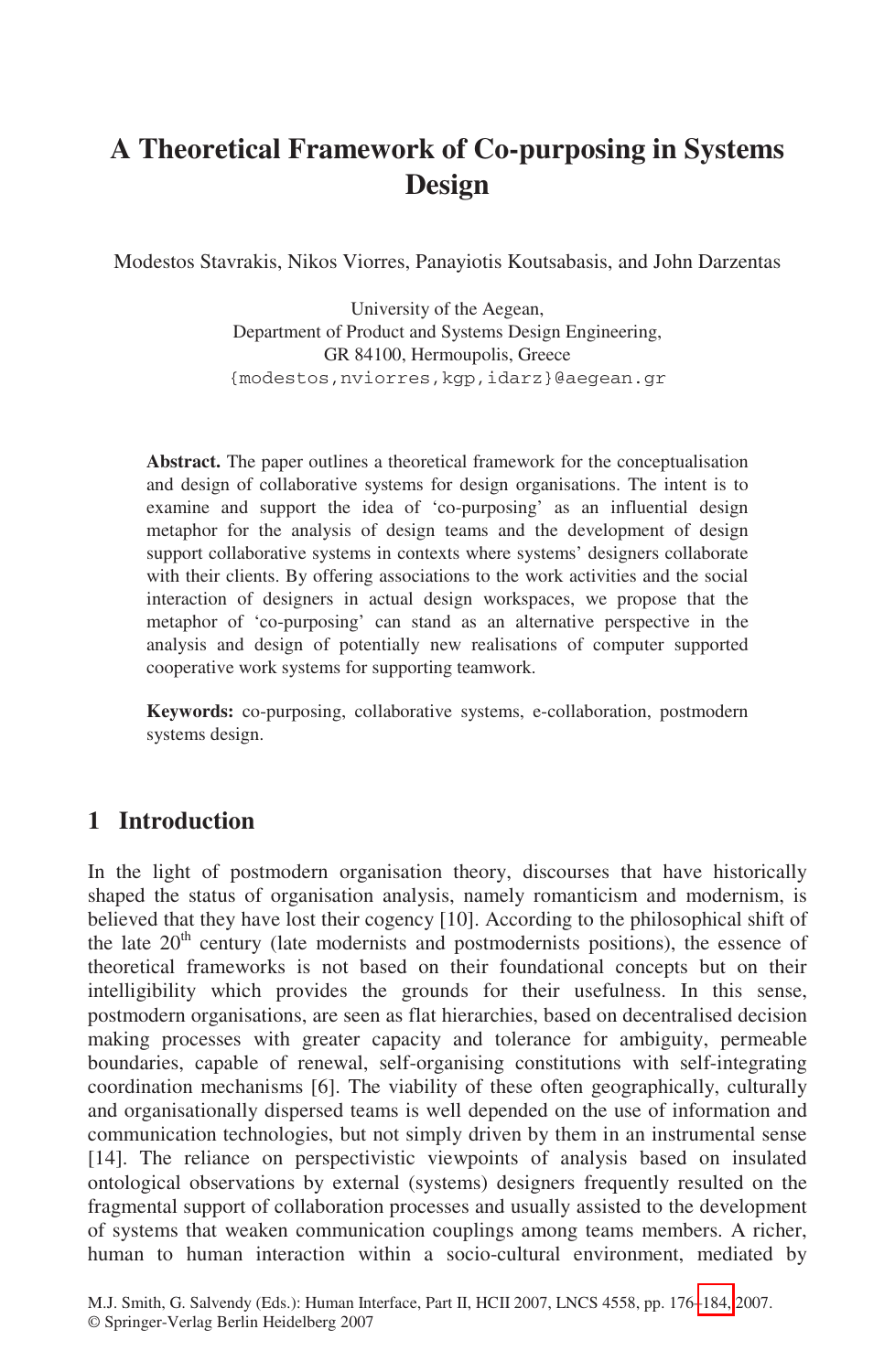technology is needed and it must be approached with the partnership of organisation members and information and collaboration systems designers in mind.

This paper analyses the current situation in systems design tradition for collaboration, from a theoretical perspective of discursive practice<sup>1</sup> related to the interfacing of both modern and postmodern practices and theoretical viewpoints. It focuses to pose forward the importance of an integrated systems design methodology where systems designers and their clients (possibly other designers in different contexts) collaborate.

It attempts to contribute an understanding in the following key issues:

a) In the second section we provide the theoretical basis of our arguments. We analyse earlier definitions of 'communication', 'coordination', 'cooperation' and we consider their strengths and weaknesses through the prism of our research investigation.

b) Section three outlines the design framework that provides research directions to system designers for the future development of information technologies for the support of design organisations. Based on the metaphor of 'co-purposing' this framework provides the aspects of design considerations that system designers can possibly elaborate for the conceptualization, design and evaluation of collaborative technologies.

e) Finally, we conclude by discussing the findings of this work. These indicate that the proposed framework of 'co-purposing' offers an alternative perspective for supporting the conceptual design of collaborative systems.

# **2 Communication, Coordination, Cooperation and Collaboration**

Communication, coordination, cooperation and collaboration are notions widely used in literature of information systems development and communication studies with a variety of meanings often contradicting or unjustified. This section provides a short review of current literature and outlines the concepts in an appropriate way for the needs of this work.

### **2.1 Communication**

-

*Communication* in information systems development is believed to provide the basis for interaction. Collaboration and social interaction is considered to occur through communication between human agents while technological advances in telecommunications, the internet and information systems development appear to have profound effects in mediating communication and collaboration. Previous approaches in defining communication are considered as "the command and control paradigm" or "simple linear models", where communication is thought possible when there is exchange of information and or data between a sender and a receiver via a communication medium [15]. Formally, this happens when the sender is informed that the receiver has received the message. According to Mumby [16] "such a

<sup>&</sup>lt;sup>1</sup> The term *discourse* is used here in Foucault's sense of a system of possibilities for the creation of knowledge [9].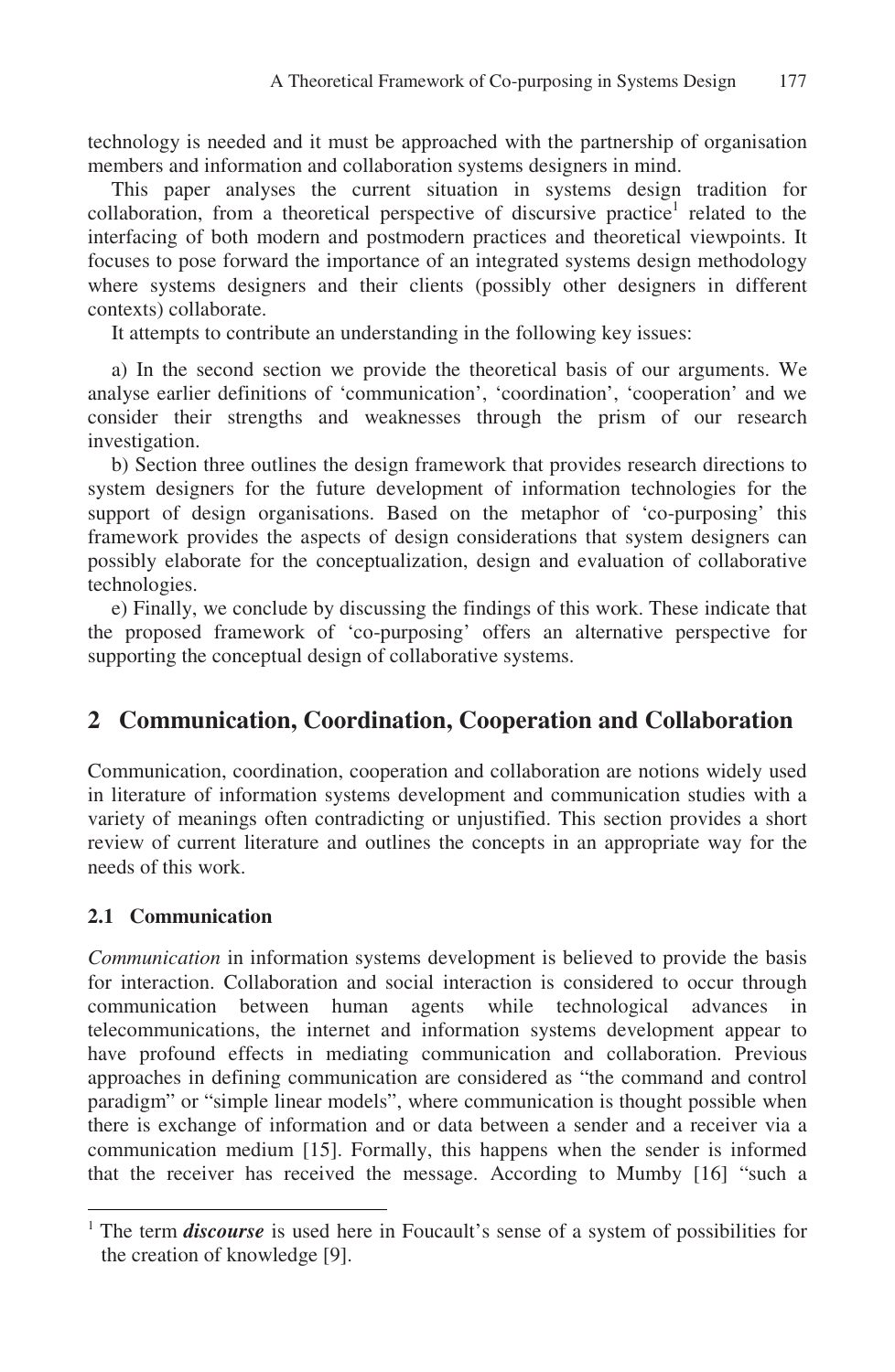representational model is unable to conceive of the possibility that communication is anything other than an empty conduit for effectively communication an already existing set of conditions…The act of communication and the world about which one is communication remain firmly separated" [16].

On the other hand the interpetivist approach to communication (or pragmatic approach) place subject and object in a productive dialectical tension. Communication in this collaboration paradigm entails the mutual understanding of the meaning of messages that have been exchanged among participants during the course of a communicative event. These models recognize the importance of context and social negotiation of meaning, and have been established in explaining the complexities of communication. This point of view is related to the early Habermasian [11] argument that any attempt at communication or action presupposes a horizon of meanings shared with others.

Although the interpretivist approach to communication is focusing in the analysis of the participatory construction of a meaningful world through communicative practices, the critical project and the theorists of Frankfurt school [13] are characterised by an articulation of hermeneutical suspicion. In his late writings Habermas argues that the acknowledgement of the possibility of success lies within communicative failures through the implicit recognition of shared criteria constitutive of our communicative practices. By following a pragmatic tradition, he speaks of "universal and unconstrained consensus"; the possibility of an ideal speech situation of collective comprehension [12]. This is a kind of mutual pre-understanding of the criteria for successful understanding, shared by human beings even in contexts of misunderstanding, describe a social constructionist view of the world but criticise the interpretivist inability "to explore issues of power and ideology and the processes through which certain realities are privileged over others" [12].

By contrast, postmodern thinkers disagree with those who adopt ideals of community based on an ideal form of communication, and support the idea that any successful communication contains the alternative possibility of its own failure. This possibility of failure is the condition of any communicative event – makes communication possible. This failure of communication embedded in communication calls for the recognition that we might not fully share criteria for success, or might make a mistake about what is shared. Contrary to Habermas who supports the idea that mutual understanding is implied in day to day language and actions, Derrida argues that this ideal is impossible [7]. The misunderstanding is integral in communication and action; participants in a communicative event are in a state of continuous *aporia* between successful and not successful communications. This idea of a continuous flux in meaning creation is based on "speech acts" that take place in relation to what does not 'belong' to 'speech acts". Every context of communication is enfolded by another context, so that the context is never stable, without a definitive fixing of its meaning.

In the case of communication in design teams the characteristics of the context are in a continuous negotiation and are thought to be provided by the actors themselves (beings), the situation governing the status of the actors' behaviour (social) including the medium/vehicle of communication (technology), the cultural environment, language etc. For the purposes of this paper we will follow a discussion among the four paradigms mentioned above and begin the analysis by the employment of the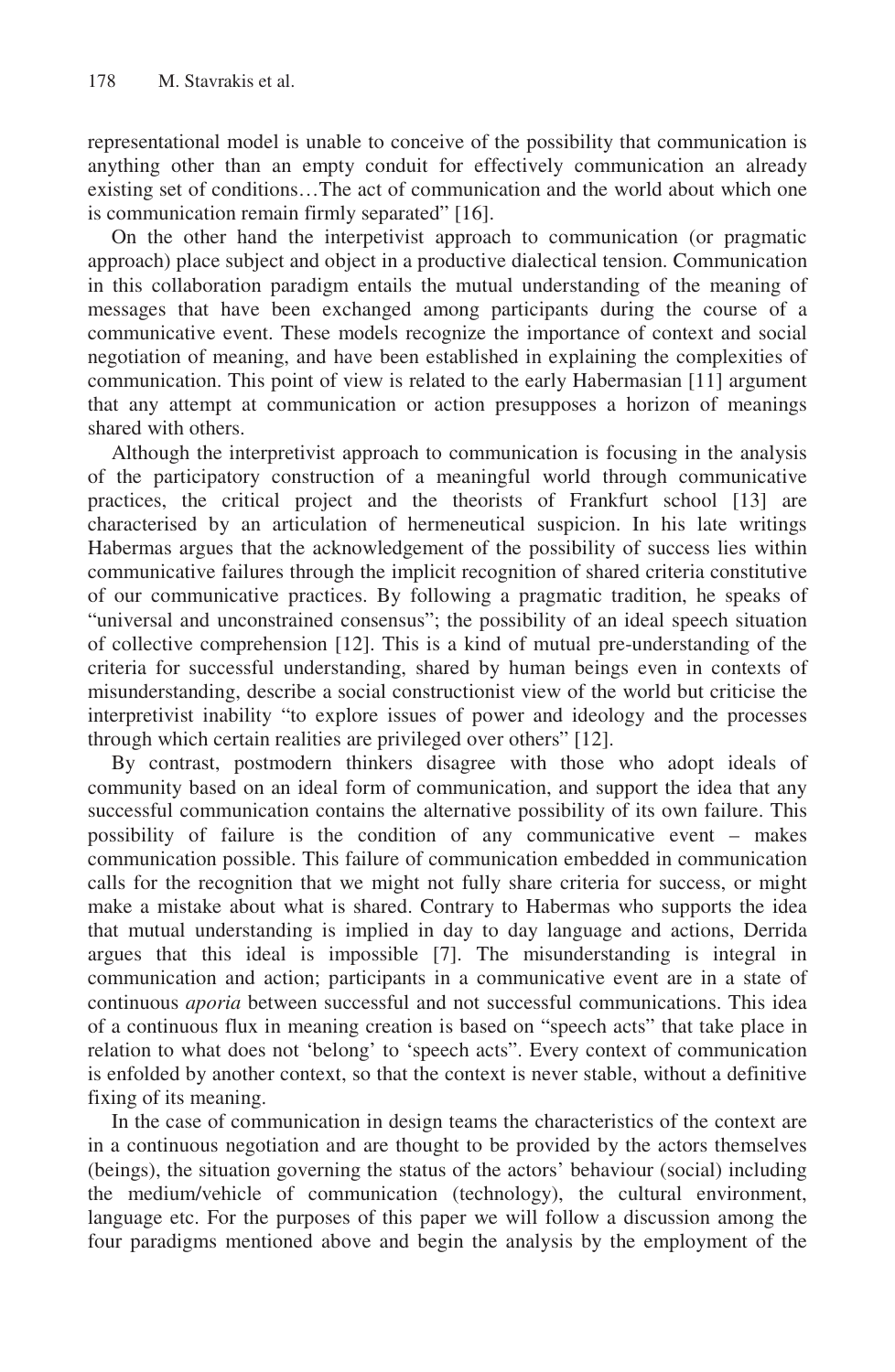three ontologically observed characteristics of a system of interaction [Fig. 1.] within the communication discourse that are more frequently used in information and collaboration systems' design: being (participants, actors or agents), social environment (community, organisation or team) and communication medium (technology: communication and collaboration systems, language).



**Fig. 1.** System of interaction in the communication discourse

#### **2.2 Coordination**

*Coordination* in group work*,* is considered as a regulation process; the normal and routine flow of interaction where individuals are following their scripted roles. These scripts are thought as parts of product or process design documents and are coded in written rules, plans and schedules or in tacitly assumed traditions and norms [4]. The differentiation processes in organisation contexts, i.e. division of the work between specialists, groups, departments, are coupled by coordination processes to adjust the activities of individuals and groups to common goals. Andriessen's [2] deconstructive approach in defining coordination involves the possibility that participants, who work together under the framework of a common goal, do not necessarily share the same ideas and personal goals. He argues that *"…this common goal does not exclude that the individuals involved may also have different goals and/or conflicts. If however there is no commonality whatsoever, coordination is not needed."* 

Often, the commonality of goals imply interdependency of activities; a notion that is considered central to coordination. This degree of task interdependence refers to the degree to which participants in a design context, rely on each other to carry out their individual responsibilities successfully. This degree of interdependence regulates the degree of coordination; the higher the task interdependence the higher the need for coordination [2].

Coordination is considered a central concept in cooperation/collaboration studies and often is used to define them. In this sense Thompson [17] supports the idea that task interdependence is one variable that affects team performance in terms of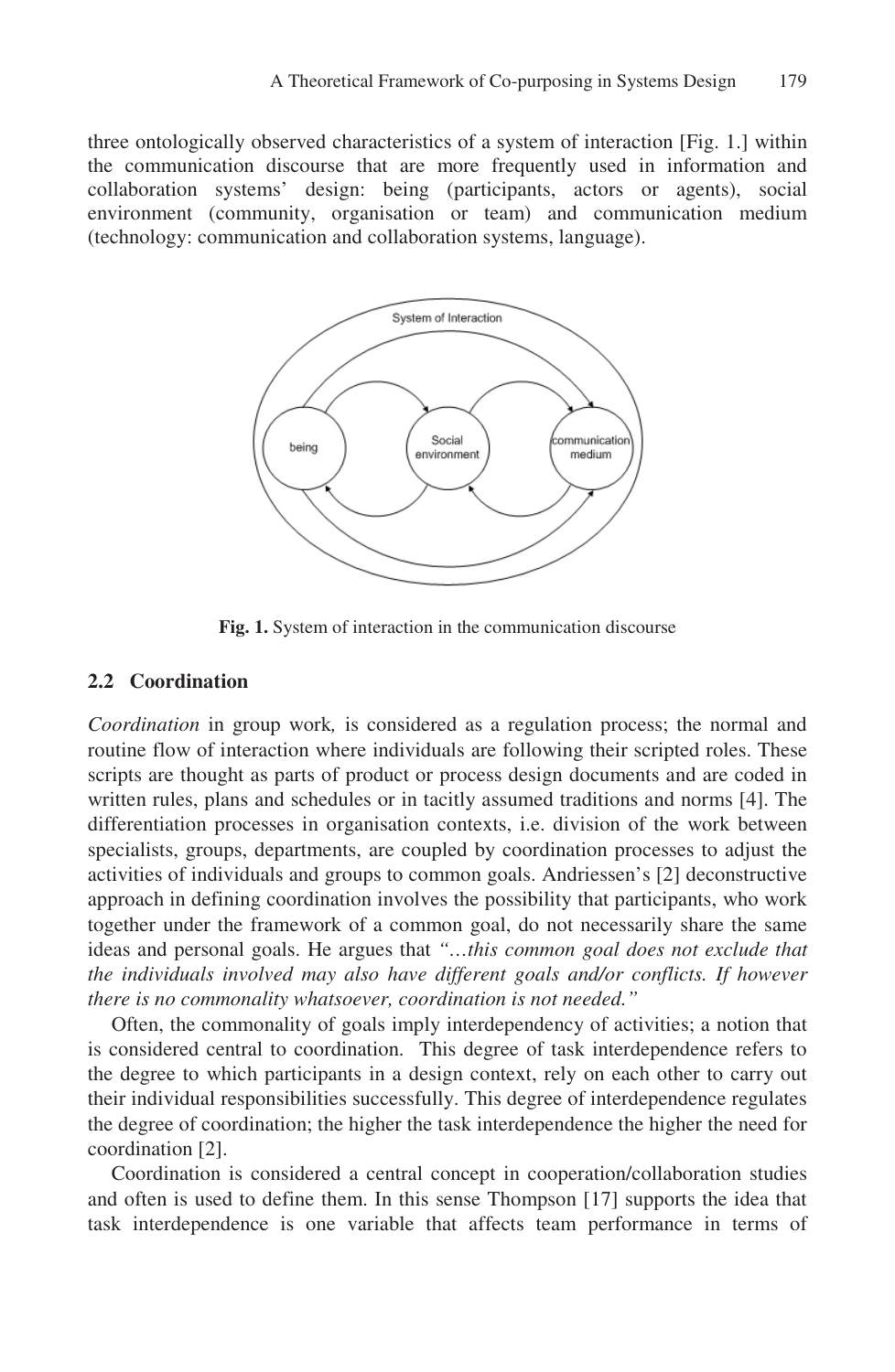coordination. Type of interdependence is another. According to his work three types of interdependence can be identified:

- 1. *Pooled* interdependence (discrete roles, no interdependence of tasks, no common goal, externally coordinated): in this type, each participant provides a discrete contribution to the design team by collating or pooling its obtained experience (information and knowledge). No need for direct individual interaction is needed. A typical example of this is a group of individual labourers who produce work and are coordinated by a supervisor responsible for adjusting the contribution of each members output to the task of the group.
- 2. *Sequential* interdependence (discrete roles, interdepended, no common goal, externally coordinated): in this type, the product or labour work of a participant is highly dependent upon the output of another. A classic example of this type is the work on an assembly line.
- 3. *Mutual or reciprocal* interdependence (discrete and specific roles, interdependence, common goal, internal or external coordination): in this type, participants set critical contingencies for each other that have to be determined before taking action. Participants have different but specific roles and interact in a meaningful way for a common goal, e.g. a surgical team. This is often described as a *collaborative* type of interaction [3].

*Team or group interdependence* (roles are unspecified-emergent, interdependence, common goal, self-coordinated) defined as a fourth type of interdependence by Van de Ven [18] in order to include the possibility where participants with similar or not discrete roles, jointly cooperate in order to accomplish tasks. In this case the organisation or team self-organises and autonomously defines its course of action. This is a typical example of a design team trying to complete a design goal or project and often is described as a *cooperative* type of interaction [3].

## **2.3 Cooperation and Collaboration**

The 'collaboration' versus 'cooperation' debate is more complex compared to the distinction that Bair [3] provided in terms of coordination. Many researchers use these terms interchangeably and one can without doubt identify that there is an obvious disagreement amongst the authors themselves [8][2]. For the purposes of this work and in acknowledgement of the distinctions that others in the field have made, we provide definitions for the terms *cooperation* and *collaboration* that take into account previous approaches and also expand the meaning of both terms in an attempt to involve the paradigm of postmodern thinking that has been analysed in the previous section of communication analysis.

Therefore, we describe both terms within the limits of the three ontologically observed characteristics of the system of interaction in communication discourse outlined earlier. These can include:

- 1. Type of participants' roles: specific, discrete, emergent
- 2. Type of symbiosis: synergy, interaction, relations, interdependence, association
- 3. Group characteristics: size, proximity of members, virtuality
- 4. Division of labour
- 5. Type of teleological purpose (goal, aim, end)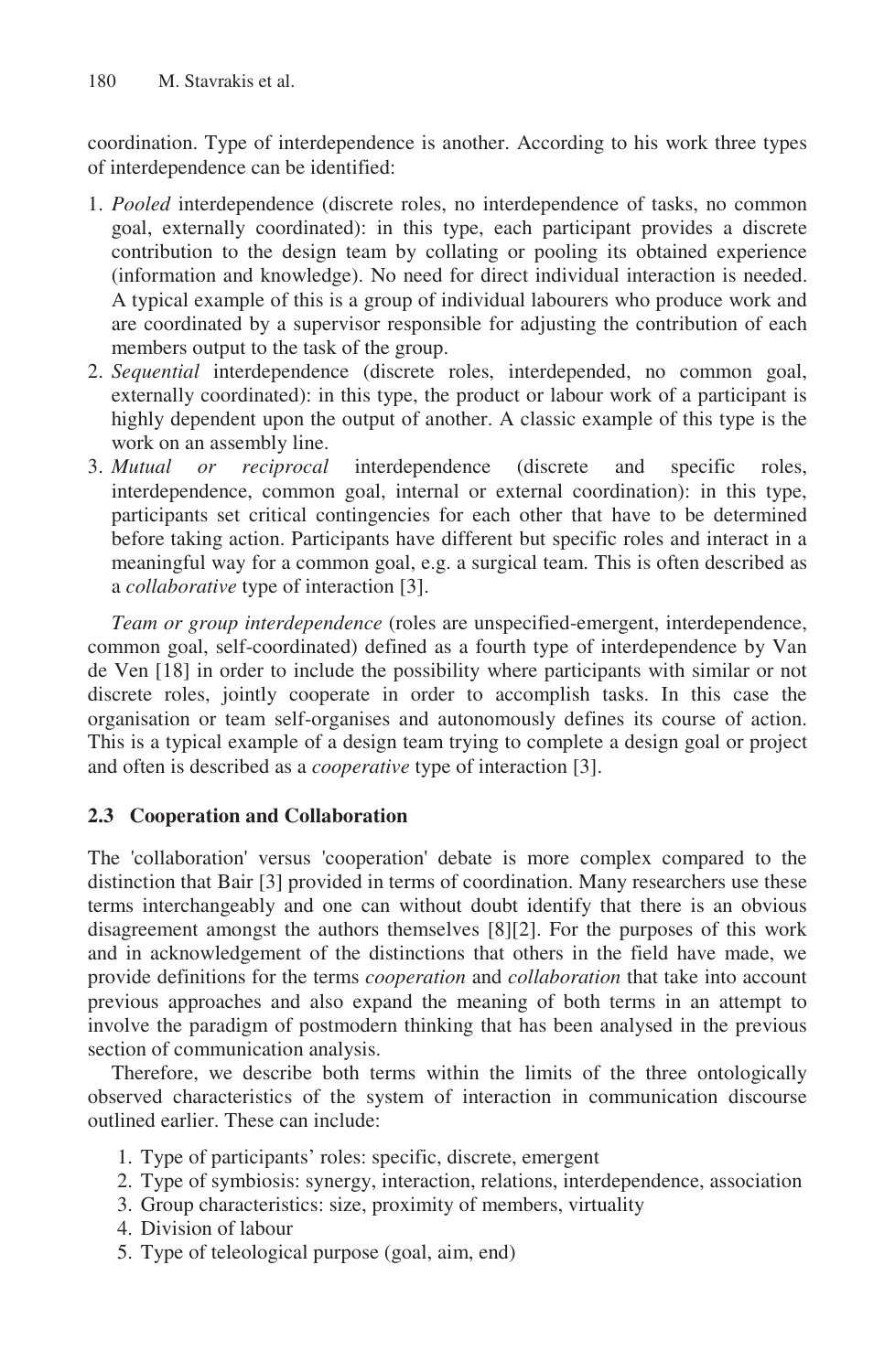- 6. Type of management/organisation (coordinated, autonomous, self-organised, indeterminate)
- 7. Type of environment (passive, competitive)

*Cooperation* is considered as a means to an end that involves gains and losses on the part of each participant (being a designer or an organization). This type of symbiosis is defined in terms of a continuous interaction and interdependence, within a contingent environment. This behaviour can sometimes encourage a competitive environment, and parties need not necessarily to carry a relationship beyond the accomplishment of the task at hand. The goal is considered static and is imposed by a manager/coordinator. In cooperation there is not a strong sense of team integrity beyond the goal but participants are aware of the interdependence that emerges because of the common goal that is imposed externally.

*Collaboration* is considered in terms of autonomy and self-organisation. Similarly to cooperation this type of symbiosis is described in terms of continuous interaction and interdependence, within a contingent environment. It is important that encouragement of competitive environment is considered necessary but its competitiveness is continually redefined in terms of the team coherence. There is not an external goal to be accomplished but all participants are focusing in carrying on interacting with other participants in order to secure their own participation in the network and as a result the autonomy of the team. Moreover the structural couplings that are produced during the course of the interaction provide the ground for the emergence of temporal goals that need to be accomplished. In this context a strong sense of team integrity and situation awareness is produced.

## **3 Analysis of Theoretical Framework**

Our theoretical standpoint originates from the four characterisations (conservative, pragmatic, critical and radical) that Coyne [5] introduced for thinking about information technology in the postmodern era. Similar discourses have also been identified by Mumby [16] and Anderson et al. [1] in communication studies. These discourses [Fig. 2.] are described in terms of the aforementioned system of interaction (being, social environment, medium of communication) within the communication discourse [Fig. 1.].

*Conservative* is based on ontological representations and suggests the uncovering of original meanings that are placed in a real world. It is found on the Cartesian legacy of the separation of subject (researcher) from object (inquiry/knowledge). In this sense, there are 1) technological characteristics (data, information, knowledge, communication etc) that are quantifiable entities and can be measured and manipulated by technological means, 2) human activities, behaviour and needs that are determinable qualities while 3) social engagement remains a matter of causal explanations. For the purposes of this framework, the conservative discourse is useful for re-establishing the objects of our concern (e.g being, social environment, communication medium). The usefulness of conservative discourse is seen only within an iterative/recursive process of exploitation of the framework (see pragmatic).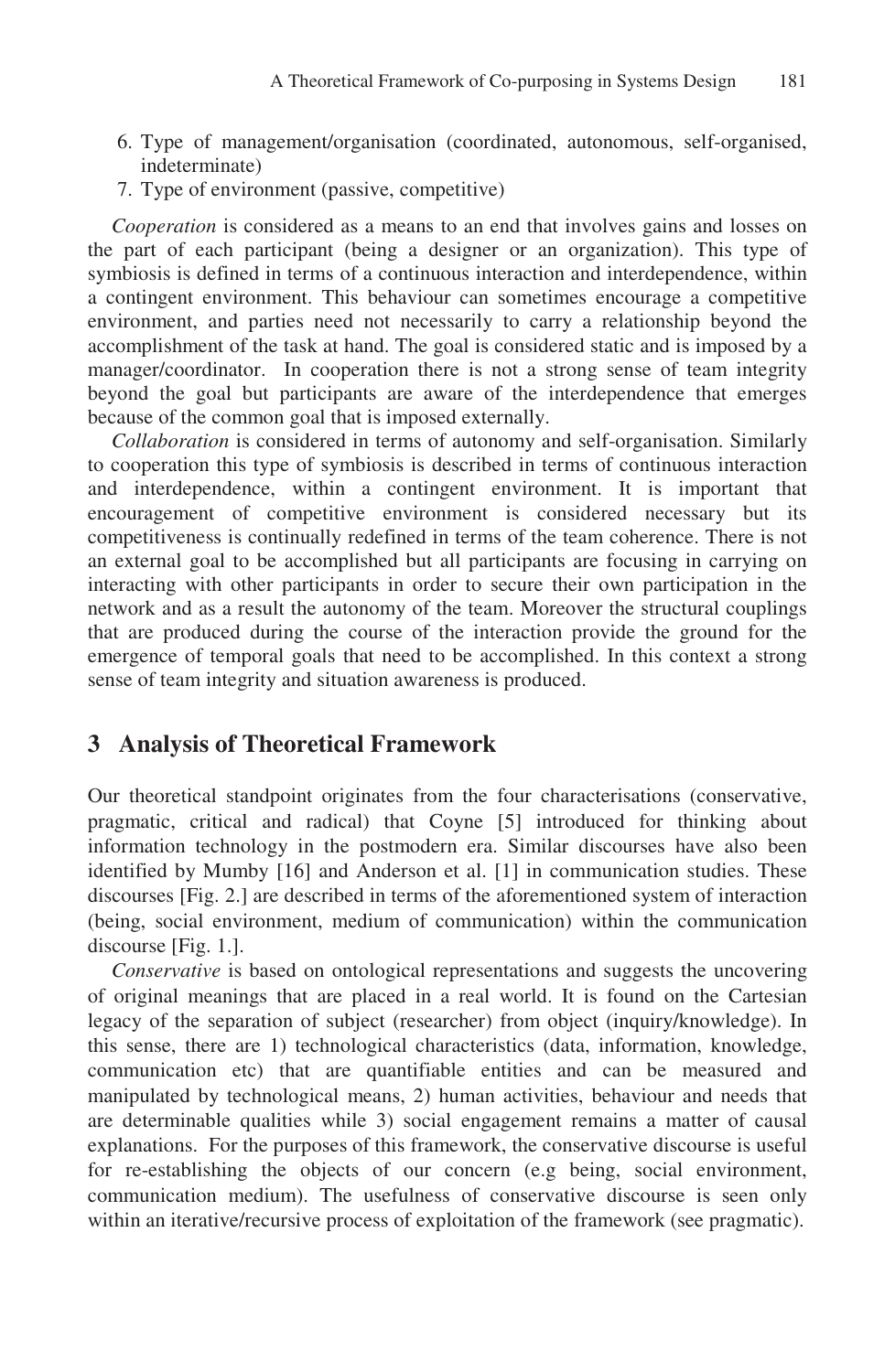*Pragmatic* discourse is not exclusive to the first but sees this separation of object and subject emerging from a continuous productive dialectical tension. It focuses in describing how the ontological concepts that are found in the conservative mode, interactively work together and tries to identify their characteristics within the system of interaction of communication. The observation of these characteristics (participants' roles, type of symbiosis, group characteristics, division of labour, purpose, etc.) provides feedback to both the conservative mode and the subsequent critical mode of analysis.

*Critical* is interested primarily in analysing the ways that observers in the pragmatic mode, co-construct meaningful contexts of communicative practices and focuses in exercising scepticism about the outcome. This is a reflexive mode of "suspicion" for the arguments of the previous modes of analysis. This position adopts a critical posture towards the explanation of issues of power, ideology, and marginalisation of ideas found in the conservative and pragmatic discourses by the observers. This mode of analysis focuses in identifying the way that the metaphor which is under conceptualisation in this framework, is to be treated with caution by the information systems designers who formalise it in design scenarios.

*Radical* discourse unsettles any claims to the importance of the proposed metaphor by showing that any ideas developed about the centrality of the metaphor might turn out to demonstrate the opposite. This "discourse of vulnerability" [16] represents the crisis of the validity of the framework itself by questioning all of its previous presuppositions. It provides systems designers with the idea that the "emancipation" that is offered by this very framework is elusive. It treats it as a text in the Derridian sense, where an endless play of signs takes place [7]. This framework is revealed and concealed through the incessant play of difference and contradiction.



**Fig. 2.** The interaction of the four theoretical characterisations that Coyne [5] introduced in information technology theory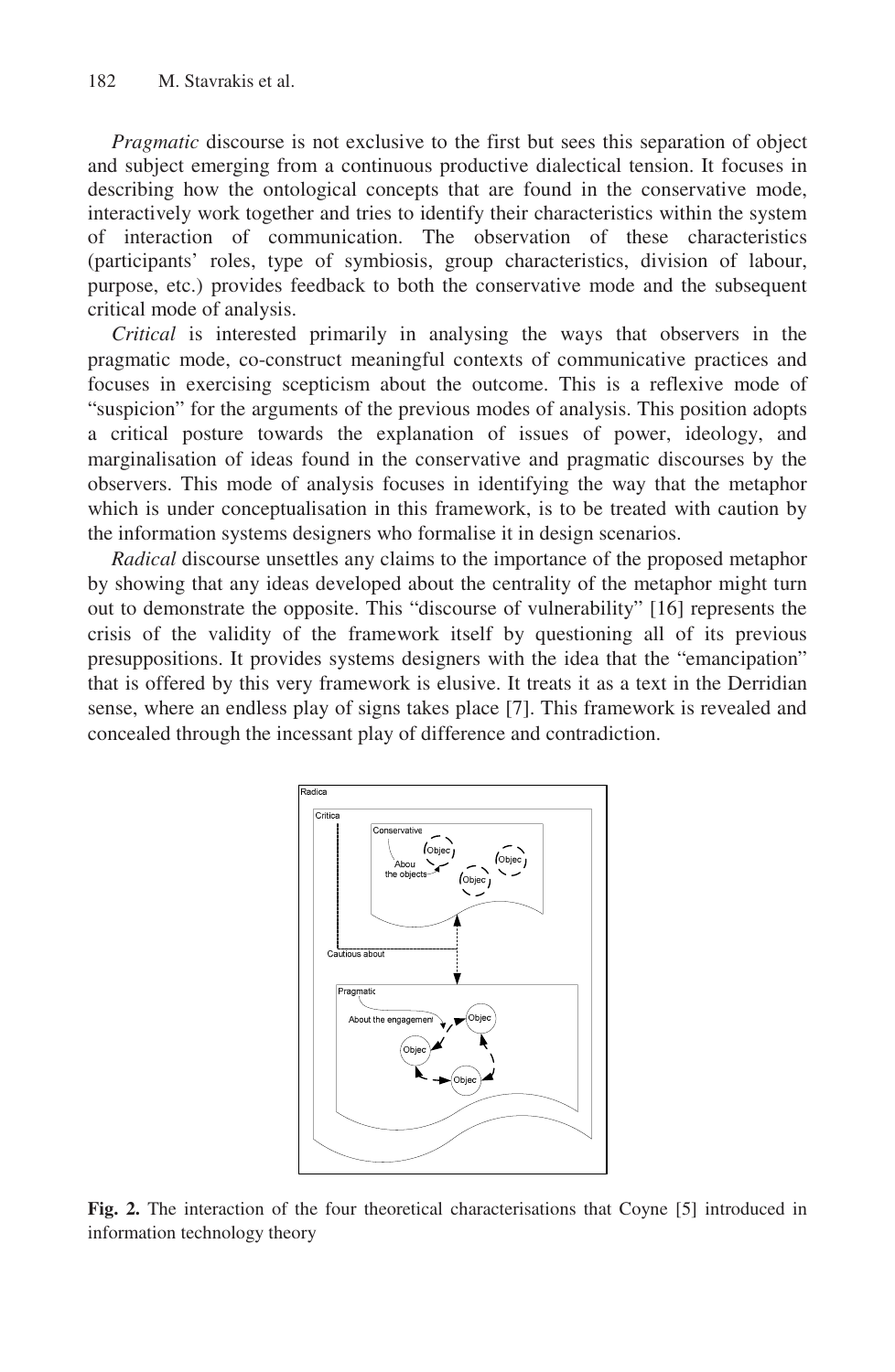### **3.1 Co-purposing**

At this point we define this interplay of ontological observations for knowledge acquisition, practice, critical apprehension and representational deconstruction, with the notion of "co-purposing" and we locate it among the communal practices, of communication, coordination, cooperation and collaboration that have been outlined previously and take place in all levels of systems design. According to the argument that this paper develops, 'co-purposing', as a metaphorical system of reference, is thought to offer mobility of the design context, by supporting the exchange of contextual awareness of work activities among the design participants and the information and collaboration systems designers, and thus provide the possibility of the design of a flexible setting for collaborative work. 'Co-purposing' itself is often mediated by information and communication technology tools and can be related to an organisational context of human activity within a socio-cultural environment.

The notion of 'co-purposing' is not considered as a static belief of instrumental communication or data manipulation or even a rigid systemic construct, but is seen as a continuous, social interaction and reflexive production of meanings among designers of various levels, including systems designers and their clients. These design participants continually strive to purposefully collaborate by constructing and deconstructing (differentiate and defer) meaningful structures of systems designs and design methodologies that they produce throughout their interaction.

# **4 Conclusion**

This paper presented an empirical approach of analysing design organisations and it is though to operate by its continuous redefinition. The language which is produced by the use of its empirical process does not equate with an increasingly accurate correspondence of reality. Instead, it represents a process of professional selfjustification. According to this postmodern view, research and design analysis proceeds on the basis of discourses which are already shared within particular systems design community. The evidence that is produced by the use of the aforementioned framework is interpreted and justified only within a restricted domain of linguistic constancy and it is possible to provide an inspiring methodological supplement for the design of information systems.

**Acknowledgments.** This work has been partially supported by the EUREKA F-JEWEL project.

# **References**

- 1. Anderson, J.A., Baym, G.: Philosophies and Philosophic Issues in Communication, 1995- 2004. Journal of Communication (Blackwell Synergy) 54(4), 589–615 (2004)
- 2. Andriessen, E.: Working with Groupware. In: Understanding and Evaluating Collaboration Technology, Springer Verlag, London (2002)